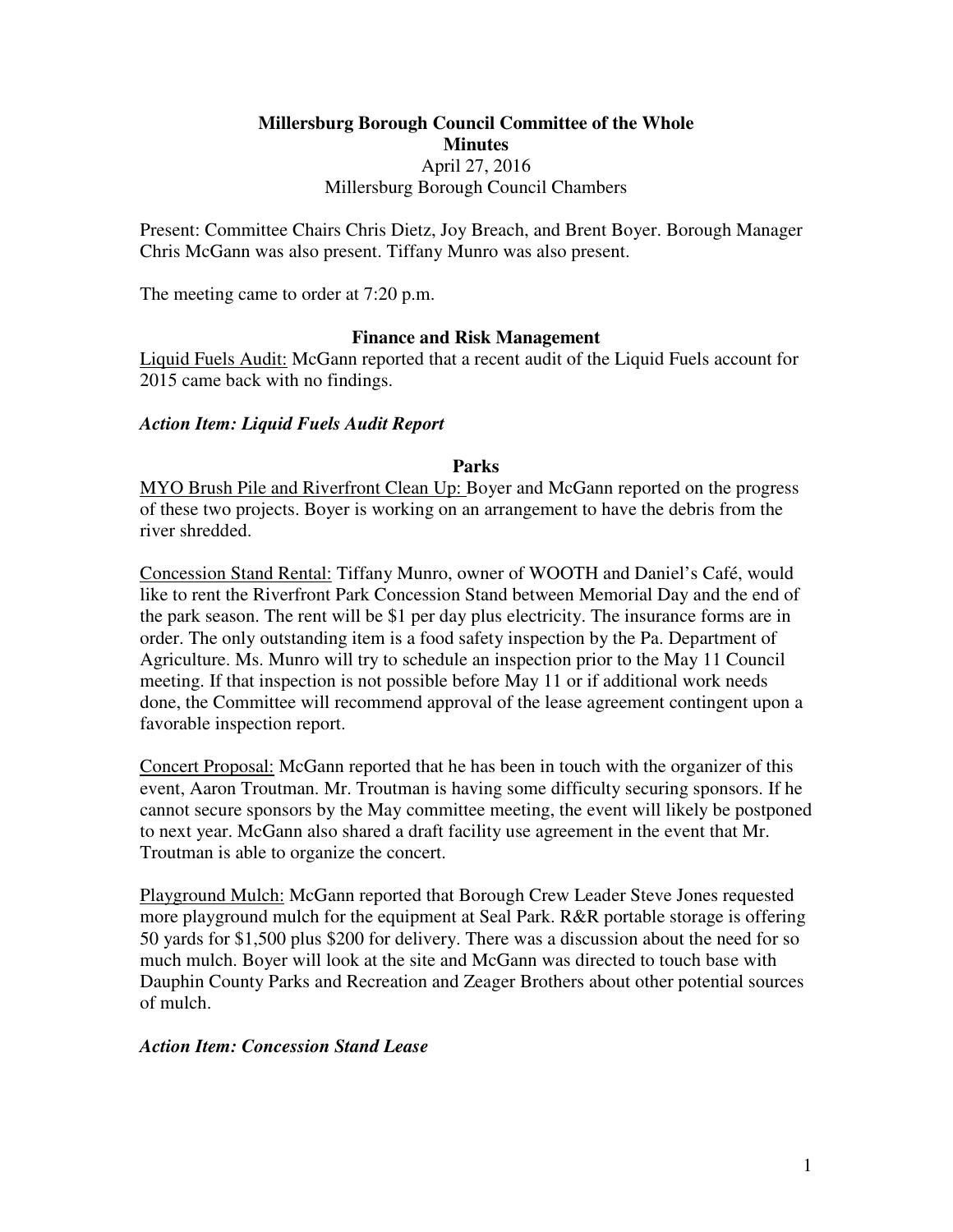## **Property**

Front Door Logos: McGann reported that he has a price quote from Fast Signs to create and install logos on the new doors. Logos will be ordered for the Borough, Authority and Police Department. The Authority will pay for their logo. There was a discussion about the elements to include in each logo. After discussion, the logos will include a graphic for each entity, a phone number and a website address.

Surveillance Cameras: Following the damage to the doors, a Millersburg resident offered to donate some antiquated security cameras to the Borough. McGann got a quote to install the old cameras as well as several quotes on a new system. The cost to install the old cameras was \$1,040 while a new system would cost \$3,100. There was considerable discussion about the merits of using new vs. old equipment and the associated costs as well as the current security situation. The committee directed McGann to include a camera system in the 2017 budget and investigate the costs of adding additional security to the garage area.

Computer/IT Services: McGann was directed to develop price proposals for Council review.

#### **Public Safety**

Police Coverage Proposal to Upper Paxton Township: Boyer and McGann attended the Township Supervisors' meeting this morning and presented the Borough's proposal. The Supervisors did not give an immediate response, but will consider the proposal.

Fire Company Agreement: Breach gave an update about the progress of the agreement. Key changes to the current agreement include:

- 1. Reduce the length of the contract from the current 10 years to 3-5 years.
- 2. Change the reporting requirements for budget and capital projects.
- 3. Eliminate language about fire police services at Borough events.
- 4. Clean up language referring to the Borough and/or Township.

Based on recent discussions with FEMA and PEMA, McGann also suggested language clarifying the fire company's role in disaster response. The suggested language would say that the fire company would respond to specific requests from the municipalities for emergency services in the event of a disaster.

#### **Streets**

Liquid Fuels Expenditures: McGann presented a proposed purchase of some street materials. The Public Works crew needs crack sealant (one skid  $= 2,250$  pounds) and a five gallon pail of detack from Crafco. In addition, McGann is also requesting one bag each of asphalt cold patch and concrete cold patch from Crafco to try. McGann and the crew have been experimenting with these types of products recently as an alternative to traditional cold patch. Total cost is \$1105.47 and the shipping estimate is \$80. This expense was budgeted in the Liquid Fuels Budget. This will be an action item.